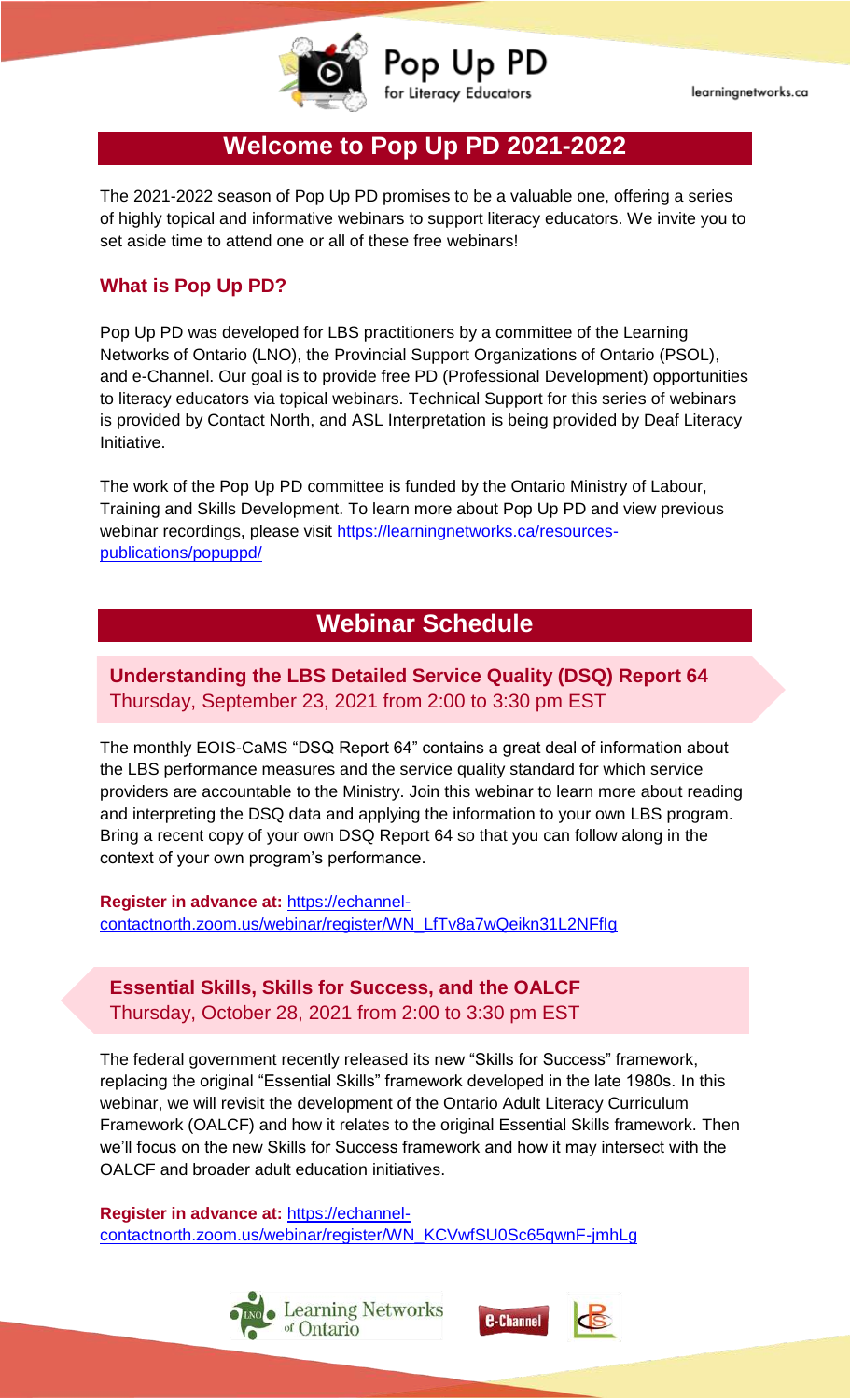

learningnetworks.ca

**Workforce Literacy and Pre-Employment Planning**  Thursday, December 9, 2021 from 2:00 to 3:30 pm EST

Many learners you're working with may be preparing for work. But what is the landscape out there as we recover from the pandemic?

Pop Up PD

or Literacy Educators

In this webinar you'll hear from panelists Justin Falconer of Workforce Windsor Essex, Lidia Siino, an Employment Counsellor at YWCA Hamilton, and Rachel Hunt, an Employment Service Manager at Goodwill Career Centre. They will help attendees:

- get an overview of what's happening in the labour market
- learn about the role of planning boards and the work they are currently doing to support your work
- hear from Employment Services about their services and special programs
- explore employment goal path resources

**Register in advance at:** [https://echannel-](https://echannel-contactnorth.zoom.us/webinar/register/WN_5WdaFz2rR96rN0vxtk_yHA)

[contactnorth.zoom.us/webinar/register/WN\\_5WdaFz2rR96rN0vxtk\\_yHA](https://echannel-contactnorth.zoom.us/webinar/register/WN_5WdaFz2rR96rN0vxtk_yHA)

**Workplace Literacy: A Snapshot of What's Happening in the LBS Field** Thursday, January 27, 2022 from 2:00 to 3:30 pm EST

Teasing apart workplace and workforce literacy is not an easy task. The reality is that workplace and workforce literacy weave through LBS in multiple and in different ways across Ontario. For the purpose of this webinar, we will mainly focus on workplace literacy programs that are taking place on-site at an employer's location as well as workplace literacy where the activities or tasks are specific to a particular workplace's documentation and practices.

Join this panel discussion facilitated by Andrea Dickinson, Executive Director of Tri-County Literacy Network, and learn about some of the workplace literacy programs and activities happening in Ontario. Featured panelists include Barb Duguay and Kim Redford, Valley Adult Learning Association, Fort Frances; Chris Prosser, The Literacy Group of Waterloo Region; Kerry Halliday, Upper Grand District School Board, Guelph.

**Register in advance at:** [https://echannel](https://echannel-contactnorth.zoom.us/webinar/register/WN_iryhQgwtSCGndVpLMyv74g)[contactnorth.zoom.us/webinar/register/WN\\_iryhQgwtSCGndVpLMyv74g](https://echannel-contactnorth.zoom.us/webinar/register/WN_iryhQgwtSCGndVpLMyv74g)

**Micro-Credentials: What? Why? When? And Where?** Thursday, February 24, 2022 from 2:00 to 3:30 pm EST

Are you interested in learning more about micro-credentials and their evolving place in the educational landscape? This webinar will feature some background research about the development and use of micro-credentials; definitions associated with microcredentials; and information about the emerging use and application of microcredentials in Ontario.

**Register in advance at:** [https://echannel](https://echannel-contactnorth.zoom.us/webinar/register/WN_BrKQwzFVQ_WyLJW1RVObqA)[contactnorth.zoom.us/webinar/register/WN\\_BrKQwzFVQ\\_WyLJW1RVObqA](https://echannel-contactnorth.zoom.us/webinar/register/WN_BrKQwzFVQ_WyLJW1RVObqA)





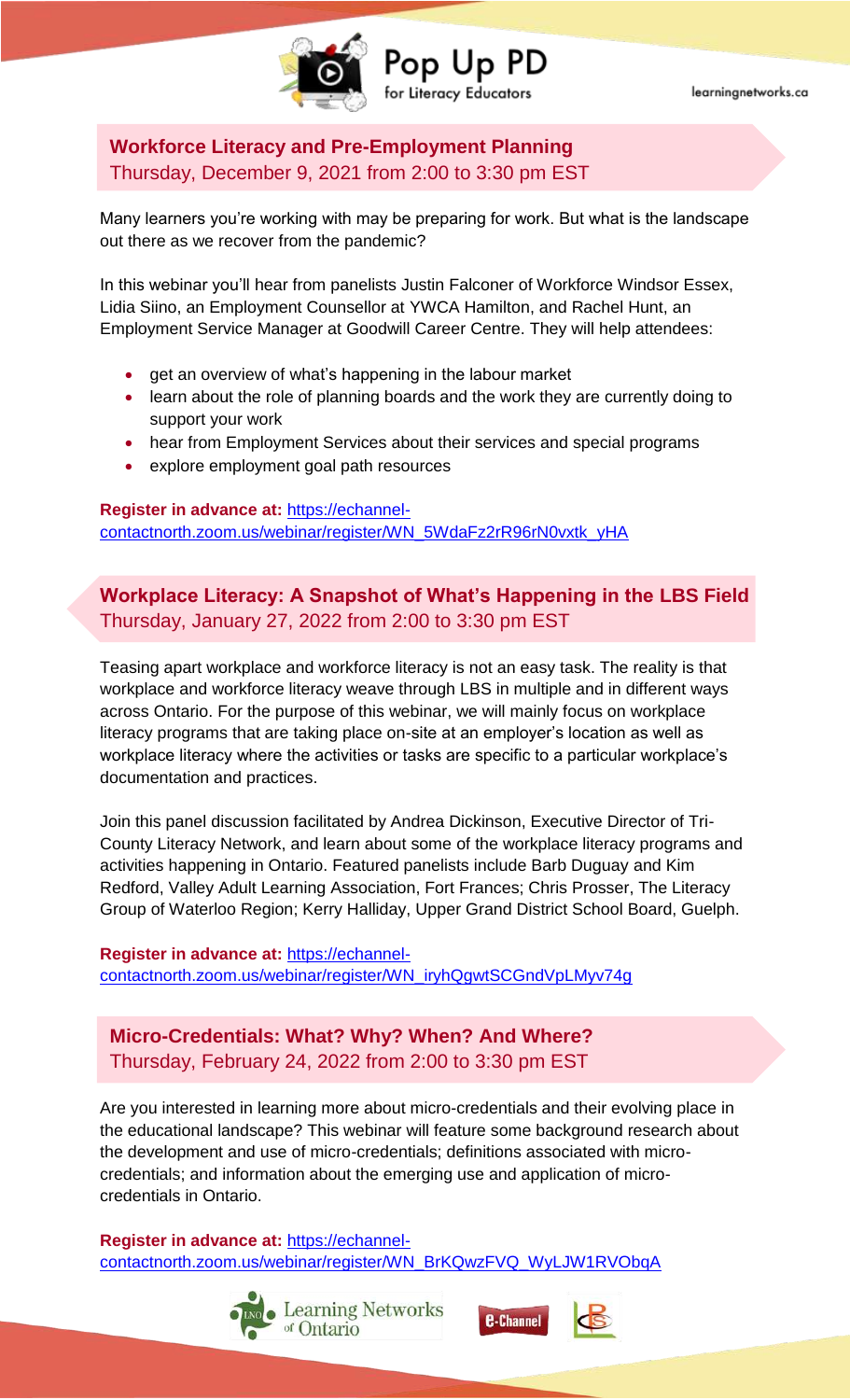

## **Presenter Biographies**

#### **Understanding the LBS Detailed Service Quality (DSQ) Report 64**



Webinar Presenter **Robyn Cook-Ritchie** is the Executive Director at Laubach Literacy Ontario (LLO). Her consulting company RCR Consulting has focused on adult literacy for the past two decades working with literacy organizations across the province on research and development projects and practitioner training. She also coordinates the Literacy and Basic Skills and Language Instruction for Newcomers to Canada programs at the Grand Erie District School Board.

#### **Essential Skills, Skills for Success, and the OALCF**



Webinar Presenter **Barb Glass'** teaching career began in the (then) York Region Board of Education. In 1990, she relocated to North Bay and spent 23 years at Canadore College. There she taught and coordinated adult upgrading and pre-apprenticeship programs. From there, Barb moved to Conestoga College as Chair, Preparatory Programs, followed by a 3-year tenure at Niagara College as Associate Dean, Access Programs. In 2016, Barb began her current position as Executive Director of the College Sector Committee for Adult Upgrading.



Webinar Presenter **Robyn Cook-Ritchie** is the Executive Director at Laubach Literacy Ontario (LLO). Her consulting company RCR Consulting has focused on adult literacy for the past two decades working with literacy organizations across the province on research and development projects and practitioner training. She also coordinates the Literacy and Basic Skills and Language Instruction for Newcomers to Canada programs at the Grand Erie District School Board.

#### **Workforce Literacy and Pre-Employment Planning**



Webinar Presenter **Sara Gill** has been involved in the adult literacy field since 1996. She has been an instructor, researcher/developer, assessor and trainer. She was also an online instructor for OntarioLearn - Teacher of Adults Literacy Educator through Sault College. She has worked in Literacy and Basic Skills programs as well as in workplace essential skills education. She is currently the Executive Director of the Adult Basic Education Association – the adult learning network for Hamilton. She focuses on partnership development, service coordination and advocating for adult education and its integration into workforce development.





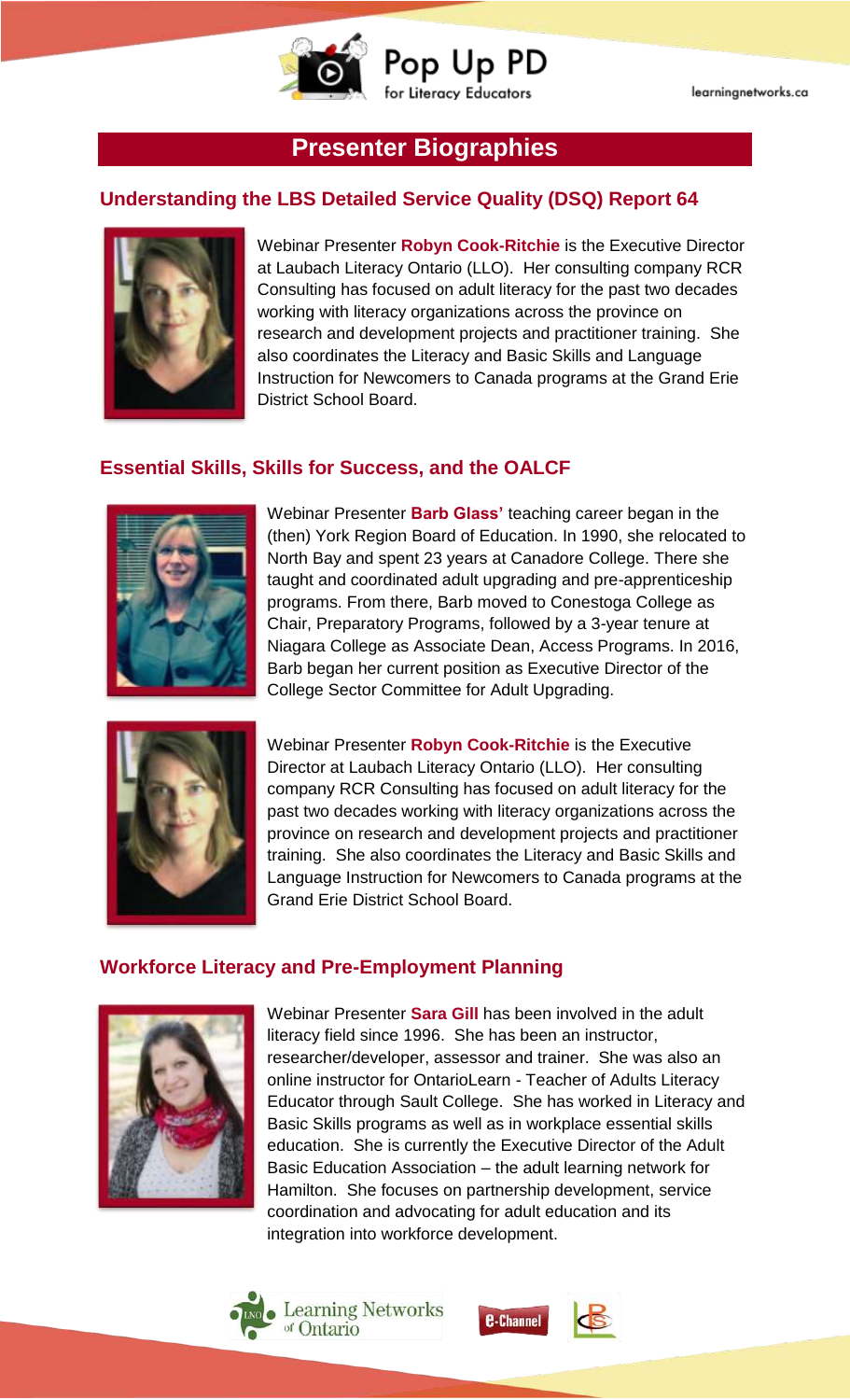

#### **Workplace Literacy: A Snapshot of What's Happening in the LBS Field**



Webinar Panel Facilitator **Andrea Dickinson** is the Executive Director of the Tri-County Literacy Network. Andrea has had the opportunity to manage a variety of impactful projects including the Learning To Earning videos project and Linking Adult Literacy to Poverty Reduction. For over 20 years, Andrea has worked closely with the adult literacy programs in Chatham-Kent, Sarnia-Lambton, and Windsor-Essex and is an active member of the Learning Networks of Ontario. Prior to this, she worked as the Education Coordinator with the Canadian Mental Health

Association, Chatham-Kent Branch. Andrea obtained her Master of Arts degree from the University of Toronto.



**Barb Duguay** and **Kim Redford** have been working together for the past 22 years in LBS. Barb is an Administrator and Kim is an instructor at Valley Adult Learning Association. Over the past 22 years they have completed several projects involving workforce and workplace literacy, and they look forward to sharing their experiences.



**Chris Prosser** has been with The Literacy Group since 2013, after immigrating from Herefordshire UK. Chris joined adult literacy after a career of teaching English at the high school level and as an ESL instructor in China and Vietnam. Chris has two young children that keep him very busy; but when time allows, he enjoys reading, sports and carpentry.



During her time as an instructor, **Kerry Halliday** worked alongside learners on factory conference and lunch tables as they built their numeracy and literacy skills to gain advancement within their company or to attain their diplomas. For several years, she instructed male inmates in a medium security provincial prison. Kerry has also worked with seniors to build their digital skills in order to cope with communicating and the everchanging world. Kerry has been the manager of the Skills Upgrading Program for 10 years and has been working in adult

education with the Upper Grand District School Board for 30 years. Kerry genuinely loves the career she stumbled into and says the fact that she might play a role in guiding someone to build their skills and fulfill their education dreams makes this such a rewarding career.